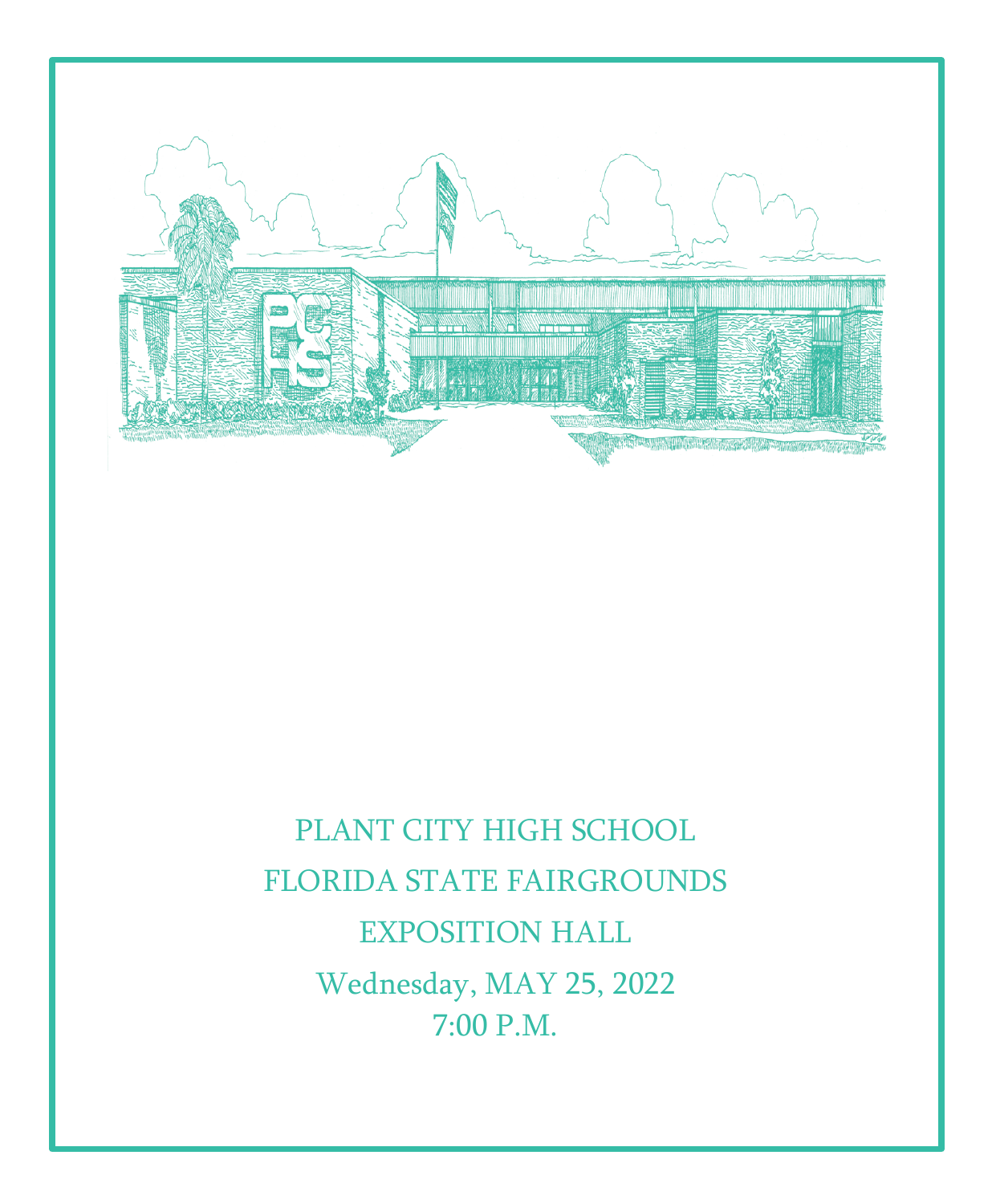# **Hillsborough County Public Schools**



#### **School Board Members**

 Nadia T. Combs, Chair Henry "Shake" Washington Vice Chair Lynn L. Gray Stacy A. Hahn, Ph.D. Karen Perez, LCSW Melissa Snively Jessica Vaughn

#### **Hillsborough County Public Schools**

Addison G. Davis, Superintendent of Schools Terry Connor, Deputy Superintendent/Chief Academic Officer Michael McAuley, Chief of Staff Susan Burkett, Chief of Schools Kim Bays, Chief of Innovation Dr. Monica Verra-Tirado, Chief of Diversity, Equity and Inclusion Gary Brady, High School Region Superintendent Owen Young, High School Region Superintendent

### **Plant City High School Administration**

Susan Sullivan, Principal Lana Smith, Assistant Principal for Curriculum Randall Humphrey, Assistant Principal for Administration Bobby Wilson, Assistant Principal for Student Affairs Michael Witchoskey, Assistant Principal for Student Affairs

### **Plant City High School Counselor**

Jennifer Bell, Guidance Department Head Kathy Amick, School Counselor April Jolliff, School Counselor Heather Hardeman, School Counselor Sherlyn Laurelli, School Counselor Jamie Stephens, College and Career Counselor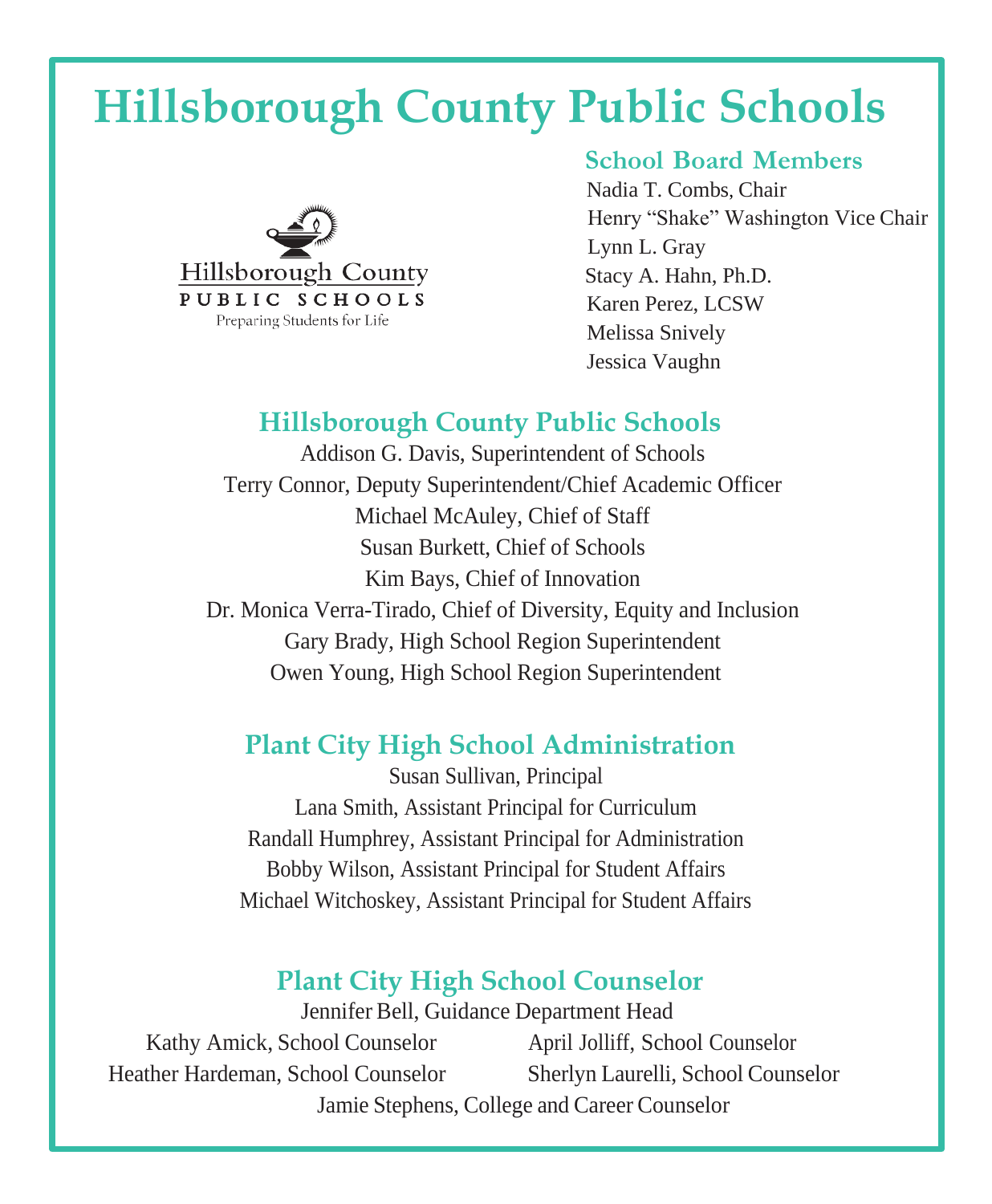## **Commencement Ceremony 2022**

| Remarks, and Recognitions |
|---------------------------|
|                           |
|                           |
|                           |
|                           |
|                           |
|                           |
|                           |

*A student's speech does not reflect the endorsement, sponsorship, position or expression of the Hillsborough County School District or Plant City High School.*

*\* The audience is requested tostand*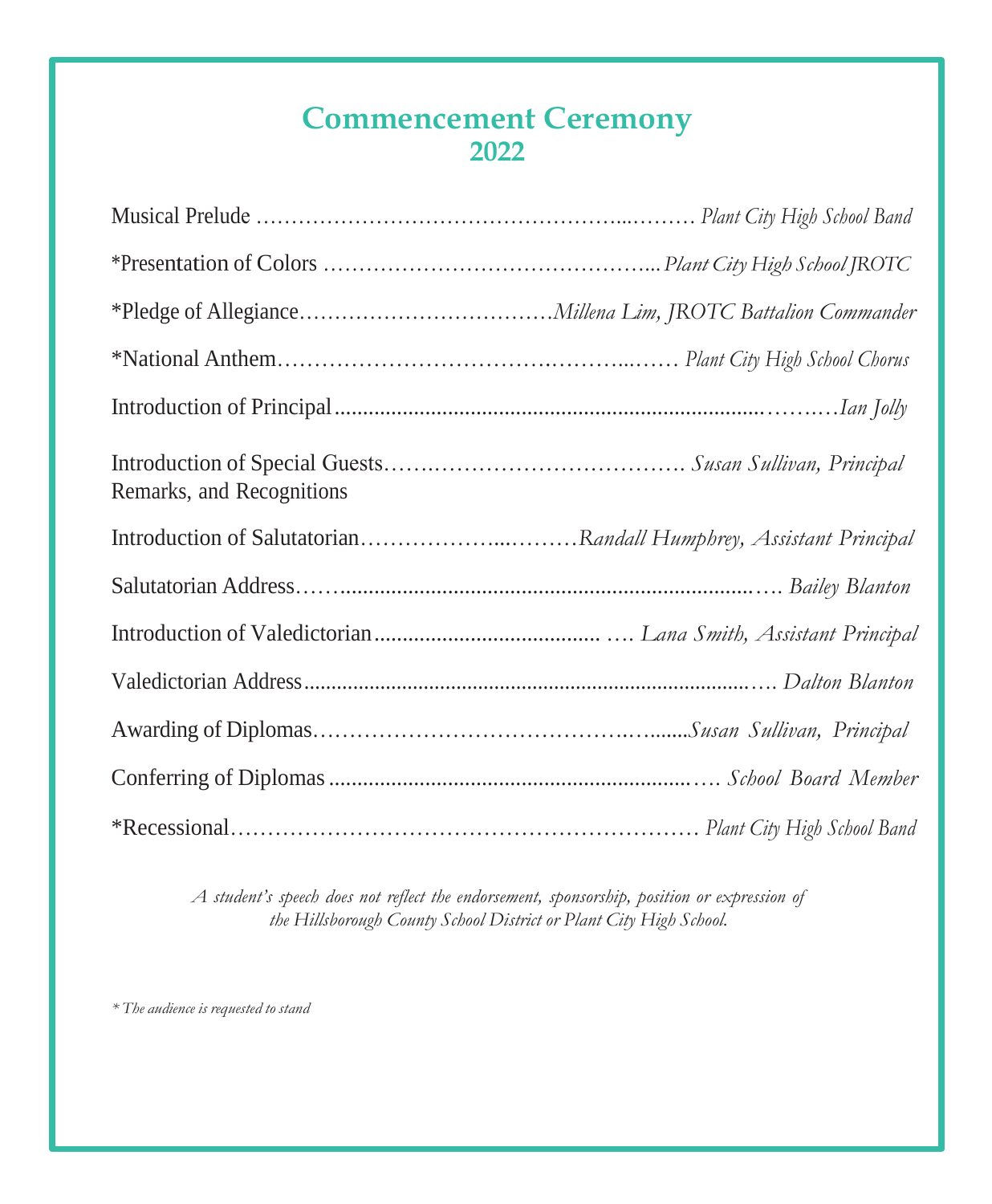## **Class Of 2022 Honor Graduates**

4.0 and above Grade Point Average

Ŧ Graduates who are members of National Honor Society \* Graduates who received a Biliteracy Seal

> Valedictorian – Dalton Blanton Salutatorian – Bailey Blanton

Dalton Drew Blanton Ŧ Bailey Brooke Blanton Ŧ Kenya Jasmine Aguilar-Alfaro \* Macarena Aladro-Ortiz Ŧ\* Paloma Aladro-Ortiz Ŧ\* Sandra Almaraz-Agudo \* Alexis Arteaga \* Amanda Cathryn Astrike Ŧ Geoffery Xavier Barthle Ŧ Giselle Bartolo-Lopez Maria Fernanda Bautista-Torres \* Kyle David Becker Ŧ Kyleigh Marie Boehling Ŧ McKenzie Lynn Boggs Sandra Boxtha Ŧ \* Jada Payton Brewer Ŧ Katelynn Hope Brickey Ŧ Henry Brito Frankie Ivan Brito-Rabadan Gabrielle Marie Broeders Ŧ Terrance James Burns Ŧ Koy Roman Callins Ŧ Malena Dianne Campis Ŧ Delilah Tuyêt Lê Cao Ŧ Samantha Carbajal \* Jamie Alexis Cardoza Violet Emlyn Carrasco Martinez Ŧ\* Julia Guadalupe Castillo Jorge Castillo Olvera Ŧ Adamaris Chavez Ŧ\* Makenzie Anne Cole Ŧ Evan Michael Coleman Rhet Edward Conyers Ŧ Avery Sean Coons Jewelle Dennai Cooper Deisy Cortes Ŧ

Yarelis Marie Crespo Acevedo Ŧ Jason David Cribbs Ŧ Abigail Cruz-Lopez Ŧ\* Heaven Joy Davis Austin Roy Dilts Eliza Nicole Dorton Ŧ Paul Michael Dyer Delilah Damali Eady Ŧ Anthony Kurtis Evans Janet Felix Katey Lee Fischer Roberto Carlos Franco-Mora Jr.\* Hemily Cristina Galvis Alvarado Ŧ \* Kyleigh Rae Glenn Zoie Estella Goddard Summer Nicole Gomez Isaac Jovanni Gonzalez Kayla Nicole Gonzalez Leyla Maris Gonzalez Ty Austin Gould Ŧ Anthony Manuel Grasso\* Gavin Joseph Griffin Giselle Gutierrez Ŧ Mariana Gutierrez Ŧ \* Arisbeth Gutierrez Diaz Ŧ \* Juanita Gutierrez-Rivera Ŧ Robert Merrick Hagerty Ŧ Sarah Robbins Hancock Madisen Rene Hartsfield Ŧ Sarah Grace Harvester Ŧ Destiny Sea Jewell Headley Johnathan Austin Healey Erik Hernandez Jr. Ŧ \* Moises Hernandez-Constantino Kiarelys Hernandez-Garcia Mishel Hernandez-Maqueda Ŧ \*

Belicia Flor Herrera\* Matthew Conner Hinkle Ŧ Paige Riley Hodges Thomas Joseph Hoffmann Hannah Renee Holm Madison Rae Hood Ŧ Colton Allen Hutchinson Ŧ Jacob Isaac Irvin Collin Hunter Johnson Ian Elijah Jolly Romello Elijah Jones Ŧ William Merle Jones Quinton Theodore Kahelin Luke Evan Kanzlemar Hally Breanne Karr Cairistiona Noelle Kellar Daelin Marie Kelley Hannah Michelle Kimbley Samantha Millan Lecornu Ŧ Millena Oliveira Lim Ŧ Emily Grace Linton Alex Machado Ŧ Yarielys Michelle Martinez Cardec Landon Keith McKinnis Ŧ Lionel Mendoza Jr. Ŧ Melissa Neyret Meneses-Garcia Ŧ\* Alexanne Marie Meyer Carly Lorraine Missildine Ŧ Jazlynn Mae Mojica <sub>T</sub> Stephani Morales-Renteria Mary-Grace Ginn Myers  $F$ Emily Elisa Nava <sub>T</sub> \* Marian Lizeth Nava-Torres Alex Gabriel Navarro-Rosales Sylvia Rose Nobles AndreaNonthe-Cerro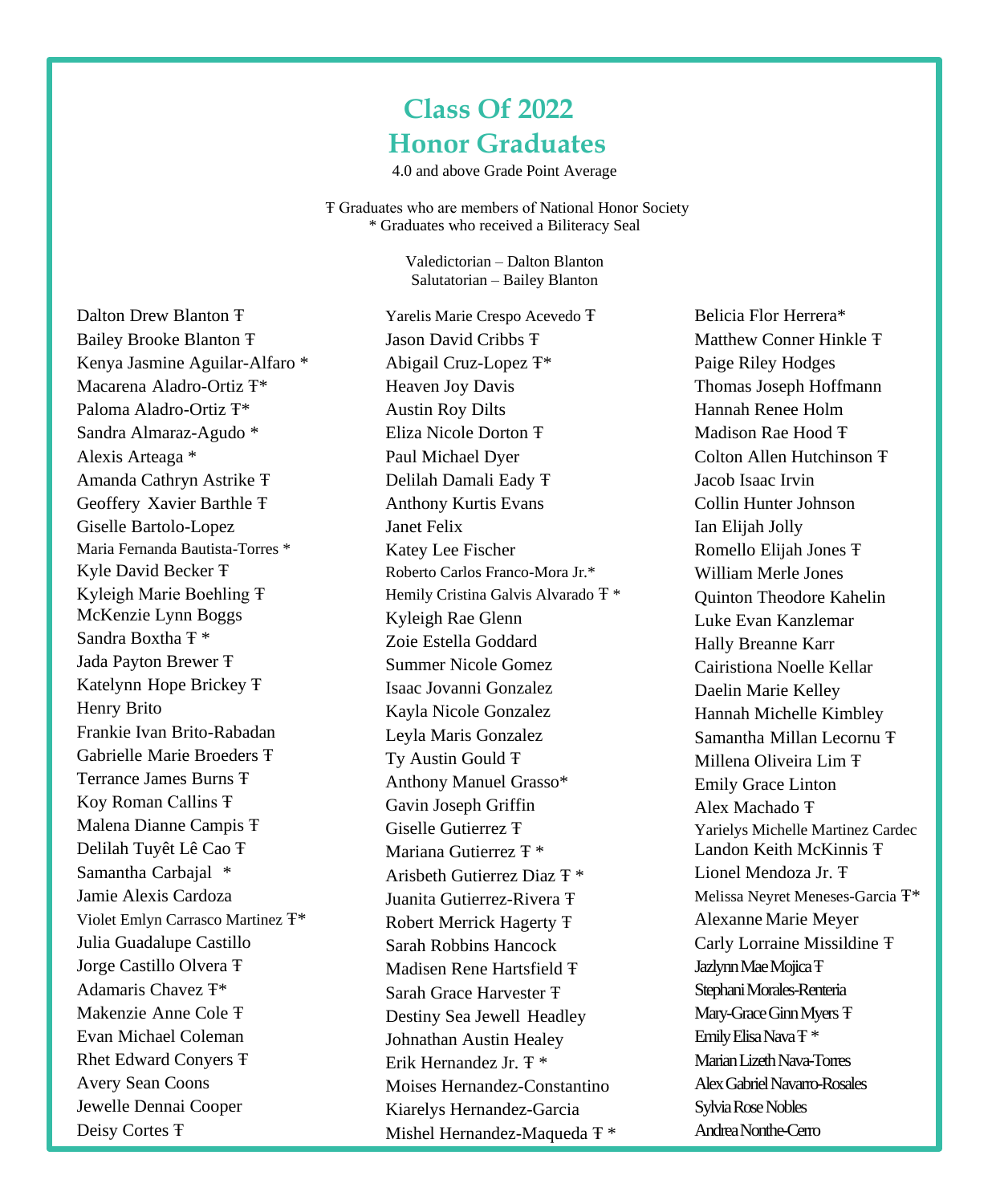Tyler Kane Ortiz Samuel Luis Otero <sub>T</sub> Destiny Leanne Owens EvaNicoleLuzOyola VictoriaMariePageŦ Amanda Rae Parrish **T** DianaPerez \* Noah Anthony Perez **T** Sodi Perez Gilselis Perez Espada Ŧ \* Carolina Sofia Perez Rodriguez Jasmin Perez-Ventura Ŧ Abigail Kay Phillips Alanah Melissa Poll Victoria Milagro Raines Fernando Reyes-Muñoz Kathryn Hope Rhodes Ŧ Brianna Lizeeth Rodriguez Noemi Rosales Ŧ \* Silverio Ruiz-Vazquez \* Anthony Manuel Ruvalcaba Ŧ Vanessa Salazar Ŧ

Araceli Salgado Pardo \* Jade Linh Sanchez Maria Guadalupe Sanchez \* Jadin Robert Sanderson Damian Ethan Santiago Ricardo Santiago Jariyah Sawyer Shada Shalabi Ŧ Ashton Brooke Shears Zachary Dale Shinneman Colin Ryan Shultz Quentin Riley Silas Leslie Cameron Janice Simmons Philip Earl Simmons Ŧ Jamie Lynn Simms Ŧ Ava Renee Skolnik Ŧ Rebecca Elizabeth Slater Ŧ Callie Rae Smith Ŧ Mallory Laine Smith Ŧ Tristyn Hope Steele Ŧ Emma Jayne Stephens Ŧ Peyton Allen Strawn Ŧ

Kaiya Lynn Strickland Ŧ Blaze Ryan Strong Autumn Marie Sullivan Ŧ Christian Brooke Sullivan Ŧ Payton Marie Talavera Katlyn Janette Teague Jovani Torres \* Miriangeliz Torres Rivera Ŧ\* Jacqueline Torres-Hernanadez Ŧ\* Yareli Turcios-Lara Caleb Jorge Urra Daphne Marie Vanderford Ŧ Jonathan Taylor Vaughan Ŧ Alexis Marie Vitiello Ŧ Lauren Alexis Waller Virginia Anne Wallnöfer Ŧ James Jacob Wells Alexis Nicole Wentworth Austin Wayne Wilkerson Isabella Jaylynne Wilson Zane Ayden Windell Nancy Kabao Yang Ŧ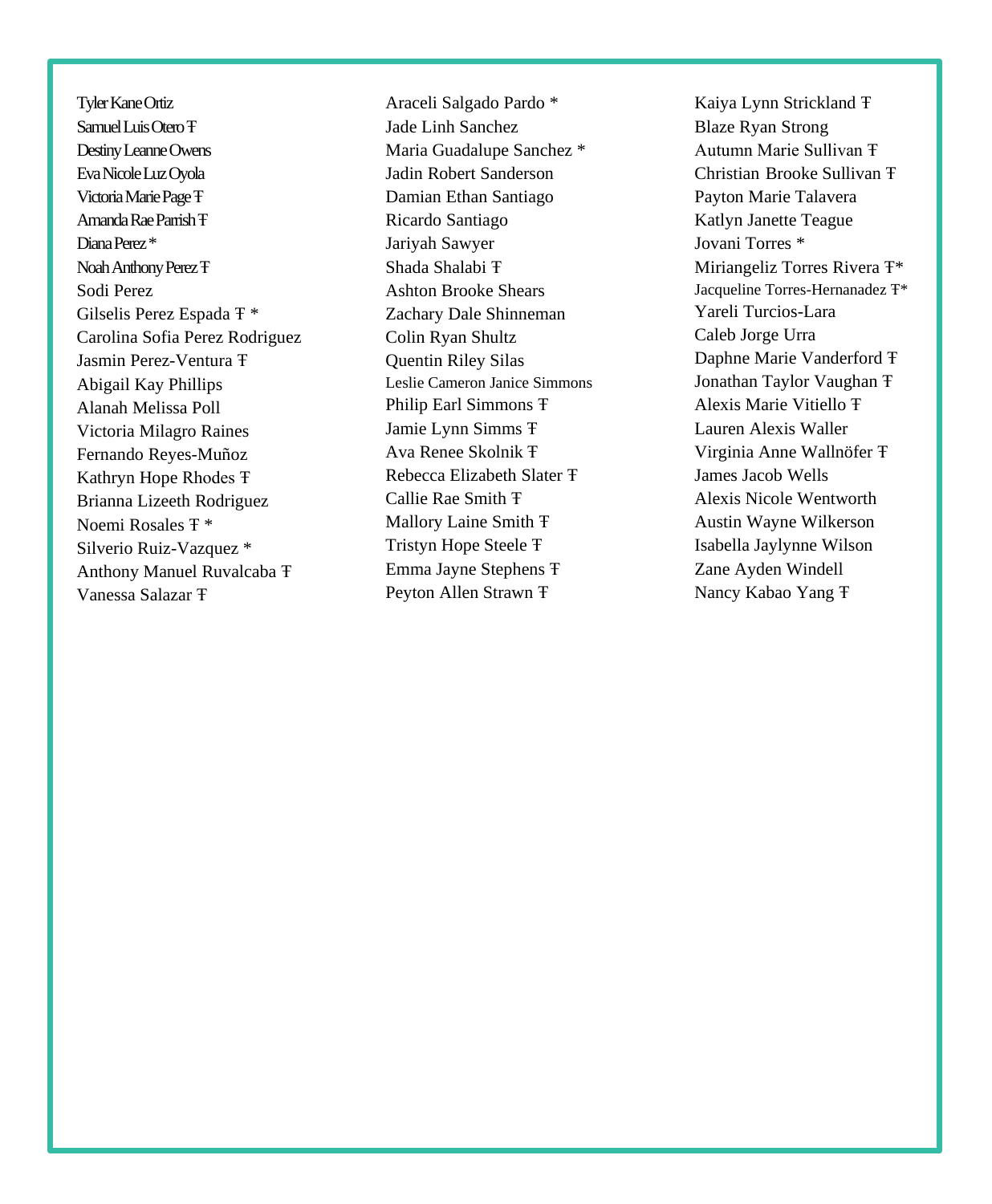## **Class Of 2022**

*All participants have met requirements to receive a diploma or a certificate of completion.*

Giovanny Abarca George Edwards Acosta-Montero \* Arianna Rose Adams Jesus Aguirre-Garcia Ŧ\* Deysi Alarcon Venegas David Alejo Lennin Alvarado David Angel Alvarado-Ozuna Anthony Alvarez-Florez Esteban Angeles-Espinoza \* Casey Joseph Ard Alan Angel Arriaga Jonathan Arroyo Cason Dale Bailey Jayden Mykel Baker Latrice Maechelle Baker Tryston Franklin Barber Isaac Anthony Barringer Eduardo Bautista Cruz \* Jonah TateBendorf Kaniya Tenea Bennett Alexis Kathleen Besnier Mayra Blas Hanna Catherine Borynski Liliana Boxtha Hernandez Katelynn Sarah Briggs Mayra Brito Kaylen Isaiah Brown Reginald Rashad Bush Jr. Alexander Scott Butler Willian Jonathan Cabrera \* Scarlet Yaney Cabrera Santana Hunter James Cagle Edgar Calderon Jr. Zoe Marie Cardin Nicholas Isaiah Carlton Juan Estevan Carrasco \* Maria Nieda Castillo Martinez Joseph Daniel Cato Jose Angel Cepero Patricia Cerro-Rodriguez \* Ta'Shanti Ramesha Clarke Antonio David Coker Cheneily Marlene Colón Heriberto Colon-Castillo Jr. Caitlynn Victoria Ralyea Matthew ZaneDenver Cordin Ian Ray Couchman Cabral Jason Harvey Cribbs Jordi Crispin Brandon Cruz Marco Antonio Cruz Jr.

Logan George Dame Ŧ David Curtis Davenport Andreina De Leon Garcia Manuel Delagarza Joy April Delong Jacob Andrew Delp Xikiya Jaleel Devoe Sebastian Alberto Diaz Jessica Domingo-Perez Rylend Matthew Doty Erica Duarte Gracie Rae Dyer Karina Echeverria Trinity Paige Edwards Juan Francisco Errisuriz Kevin Escalante-Cruz Jasmin Esparza Fatima Yesenia Espina Palma \* Marco Antonio Espinosa Leila Espinoza Rigoberto Espinoza-Martinez Alana Kailei Ettienne Jack ZacharyFehrmann-Falkenberg Ŧ Ronin David Feldheim Giovanni Elias Fermin Britney Mia Fernandez Brent Rodrick Firlow Adam Charles Fix Vanessa Flores Lizbet Flores-Contreras Aaron Michael Fox Jessica Marie Fritts-True Gabrielle Alysse Fuentes Julio Cesar Fuentes Daniela Fuerte Jaylen Terrell James Gadson Tykeria Jaidaijah Gant Israel Omar Garcia Jennifer Garcia Nastasia Garcia Daniel Nolan Gilley Anshabris Saulezha Gonzalez Bryan Gonzalez Christian Lee Gonzalez Milton Jonathan Gonzalez-Lopez Michael Lee Gresham III Ryan Allan Grimaldo Stephen Charles Haley Aubrey Paige Hancock Isaacia Ta'Mia Chandarryl Harris Kylie Ann Harris

Jual Angelo Harvey Daricus Mariquette Haynes Jr. Jacob Alexander Healey Ashley Cheyenne Heimburg Traisharhra Lutisha Bobbett Henderson Bryan Johnathan Hernandez Perla Hernandez Arely Hernandez Martinez \* Logan Thomas Hilton Damian Ibarra Juan David Ibarra Jermarian Tylon Jackson Estafanie Jave Donta'Jah Ja'Kayla Jenkins Victor Jimenez AnnMarie Johnson Jayden Dy'Obre Johnson Lorenza Juan-Manuel Saira Elizabeth Justice Walker Reed Kahelin Chevy Alan Keen Aaliyah Marie Kilpatrick Colby Alan Kirk Bradley Alexander Lacey Josiah Jeremiah Lancaster Daniel Ledezma-Lira Mavrick Levi Lewis Raevyn Micaah Lewis Juan Jose Leyva Eligio Adriana Lopez Perez Cesar Lopez-Lopez Edward Lopez-Martinez Andrew Thomas MacDonald Ŧ Ariana Roselynn Magana Queen Syunai Malcolm Shantaye Amoni Malcolm Neysha Marie Maldonado Paola Michell Maldonado Reyes Adam Mandujano Mike Mandujano Carlos Daniel Martinez Guadalupe Martinez Jennifer Martinez-Lopez Jaron Le André McCants Caden Joseph McDonald Ryan James McLaughlin Charles Gavin McNabb Christopher Luis Medina Jeanett Angelica Mesta Lucas Mathue Miskewicz Kaden Joel Mizell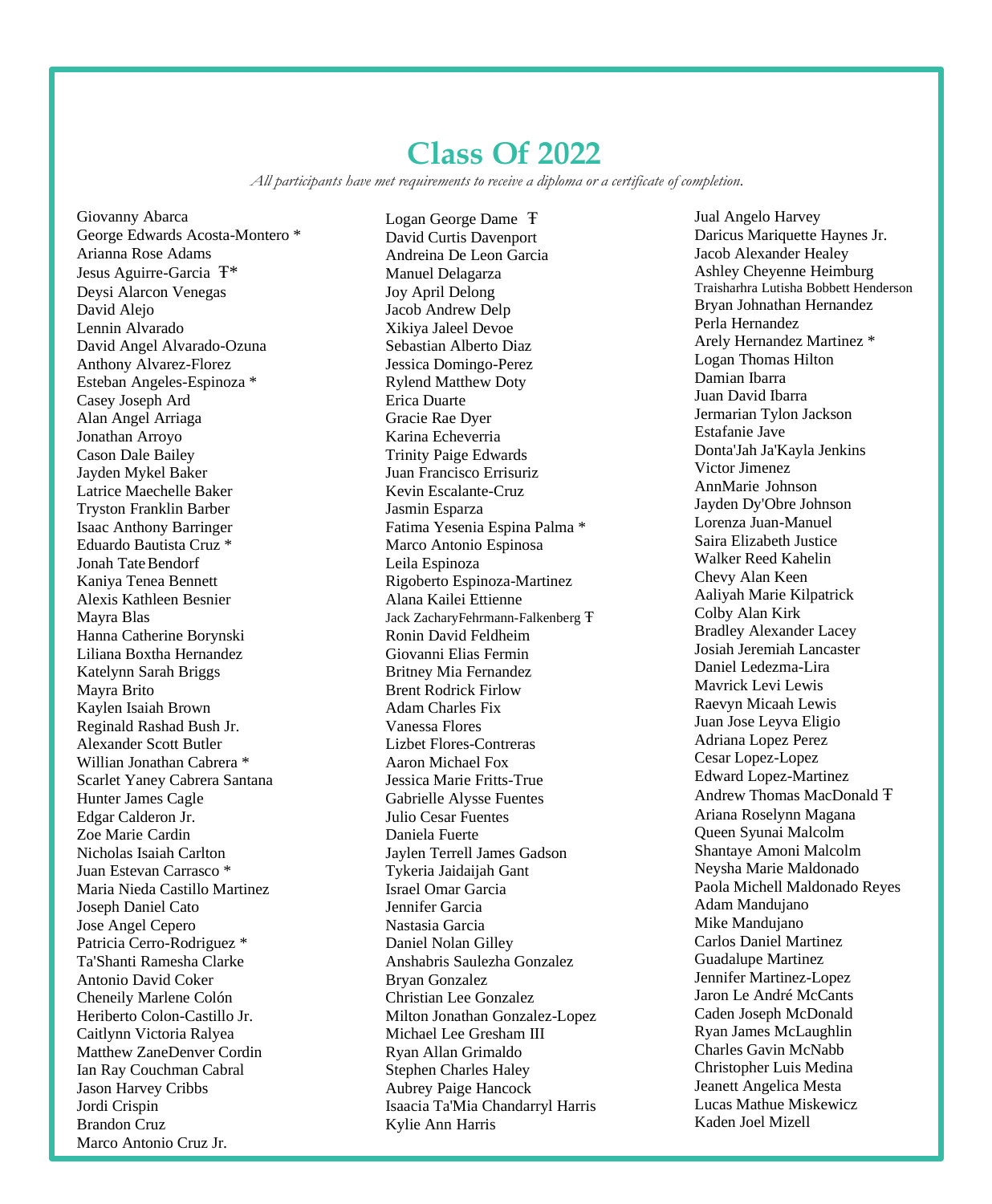Christopher Mizraji Jordan Riley Molina \* Nancy Araceli Molina Ozze Molina-Rodriguez Dallas James Moran Savanna Victoria Morin Logan Michael Mullis Aramis Majed Nasrallah Francisco Nava Samantha Nava Steven Humberto Negrete Tristen Shea Newton Irianis Nichols Alissa Nolasco Marissa Nolasco Nayeli Nuci Ariel Nuevo Louraima Denisse Ocasio Santiago Oscar Orlando Ordonez Jr. Alex Oro Cristian Yrayn Oro Ryan Xander Ortiz Vazquez Trinidad Alexander Otero Roy Eduardo Pablo Ryan Steven Padron Kaden Tyler Palmer Octavia Denise Ann Parker Hannah Jordan Paulk Gabby Pedraza Leslie Peña Leslie Peña Cabrera \* Jahir Perez Neidy Perez-Blas Tito Anthony Perez-Bartolon Sarahi Marie Perez-Westgate Davi'Anna Alexia Perry Devyn Jay Peterman Jesus Pinon Lopez Blake Lewis Ponce Osly Zafiro Posada Maldonado Jeramaine Danielle Powell Lucas Alexander Prowant Abraham Quijada Angel Quijada Alan Quintero-Mendoza Kaylin McKenize Raines Caitlynn Victoria Corbitt Lana Marie Ramirez Leslie Aileen Ramirez Tatiana Rebecca Ramirez Leaslye Ramirez Garcia \* Nayelis Ramos Ezion Elijah Reaves Anyah Harionah Shiyneice Reeves Zachary Derick Reeves Aiden Christian Reffitt

Christopher Shane Reid Aric Austin-Wayne Renslow Katelyn Idalia Resendiz Kimberly Resendiz \* William Trent Rice Jasmin Maria Rios-Aguirre Adilene Rivas Abimaelys Rivera Navarro Rylie Breanne Roark Dar'Tavious Jay'Quan Robinson Darmont'e Lakeem Robinson Jasmine Rodriguez Lizbeth Desiree Rodriguez Lorenzo Rodriguez Jr. Jessica Rodriguez-Rivera \* Jaden Faith Rogers Ŧ Enrique Manuel Rosales Freddy Kevin Rosales Perla Rosales Flor Rosales Borja Wendy Rosales-Hernandez Dalton Andrew Rossiter Natali Salas Adrianna Sanchez Isaiah Rene Sanchez Valeria Danielle Sanchez Mauricio Sanchez-Diaz \* Angelica Sanchez-Santiago Rogelio Sanchez-Santiago Aaron Daniel Santos Jace Frederick Saunders Logan Christopher Scott Nancy Sebastian-Espinoza Benjamin David Seifter Antwain Bernard Shaw Jr. Arturo Sierra Jr. Lena Mariana Sims Bryce Christopher Sorah Alina Del Refujio Soto Dominic Shea Sparkman Leah Song-e Spring Tyler Paul Stanaland Isaiah Preston Stewart Jace Larkin Stines Landen Parker Stone Jesse Lee Storm Karla Tepale-Morales \* Gabrielle Elise Thomas Antasha Tessla Thompson Yasmin Tomas-Hernandez Maritza Tomas-Ibarra Adams Torres Adriana Torres Elivs Trejo Brenda Mireille Trigueros Christian Wolfgang Trottier

Rayonte' J'Sean Turner Joshua Adam Uresti Brayton Tyreece Varney Elizabeth Vasquez Martinez Daniela Vasquez-Ortiz Yoseanne Shaliz Vázquez Rivera Carolina Vera Yessica Villela Flores Bryan Viscalla Timothy Lane Vitelli Evan Alexander Vongdachan Trinity Raine Walkup Dylan Wayne Watson Heather Renee Watson Owen Zander Westover Jazmyn Star Weyand Eddie Aaron White Dennisha De'Nyla Artheen Williams Ethain Chandler Williams Gerald Wayne Williams Sincere Markeys Williams Kareem Tavares Wimes Destiny Sky Anne Wolfe Donte Oran Woodard Jr. Diamond Aireonti Wright Tyrell Anderson Young Melvin Zapata-Solano Perla Lucia Zavala-Ayala